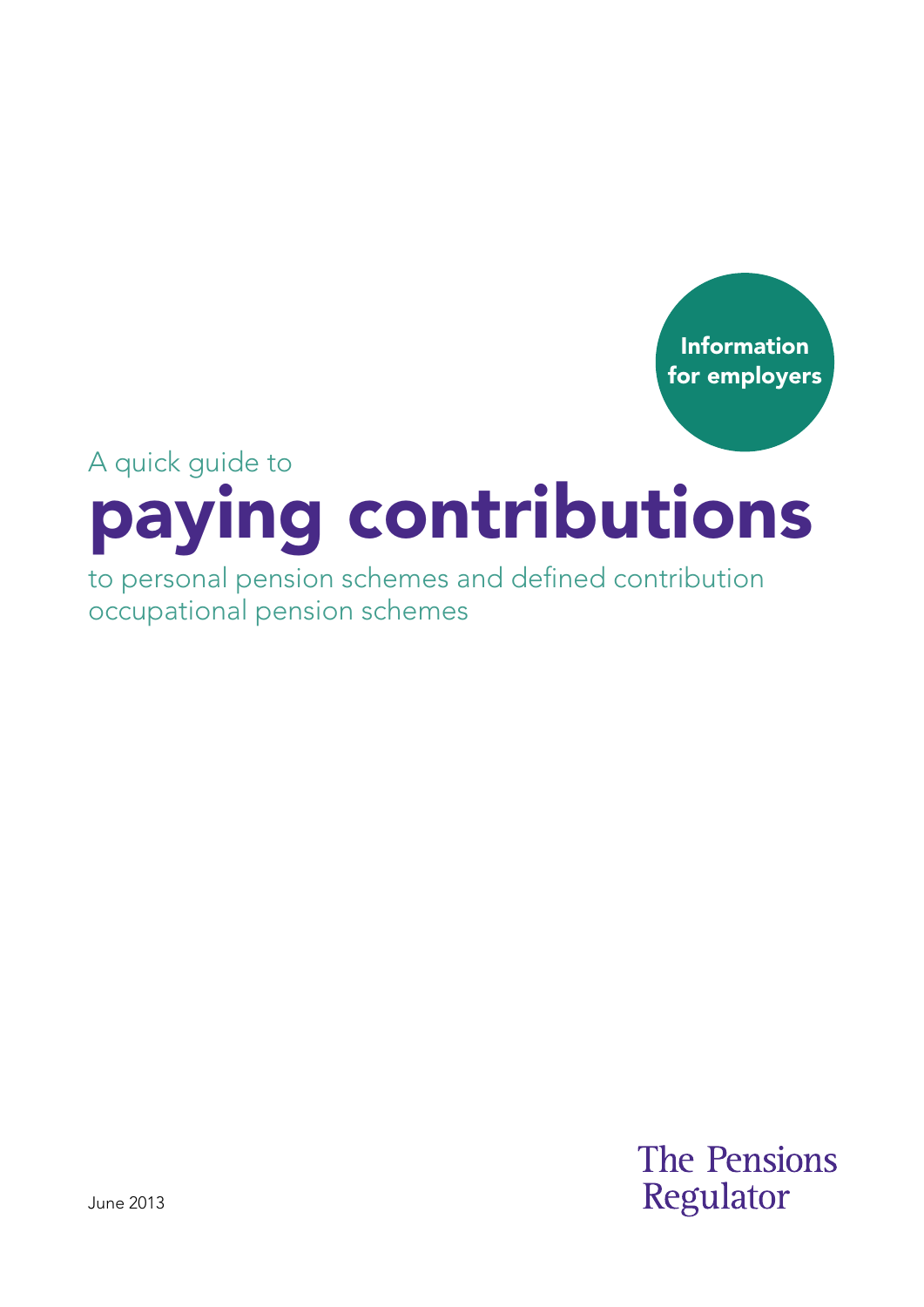# About this guide

This guide is for employers paying contributions to their work-based personal pension scheme, or defned contribution occupational pension scheme.

It does not cover the employer duties, including automatic enrolment, contained in the Pensions Act 2008. You can find information on those on our website at [www.thepensionsregulator.gov.uk/automatic](https://www.thepensionsregulator.gov.uk/en/employers)enrolment.

Information on payments to defned benefit pension schemes can be found in the regulator's Code of practice no 3: Funding defined benefits at www. [thepensionsregulator.gov.uk/doc-library/](https://www.thepensionsregulator.gov.uk/en/document-library/codes-of-practice/code-3-funding-defined-benefits-)  codes.

## Introduction

You have an important responsibility for paying the correct level of contributions into your pension scheme on time. To do this you need to:

- set up your scheme correctly so you know what contributions you and your workers have to pay and when they must be paid by
- know how to calculate, deduct and pay contributions to your pension scheme, and
- understand what records and payment information you must keep.



You have an important responsibility for paying the correct level of contributions on time.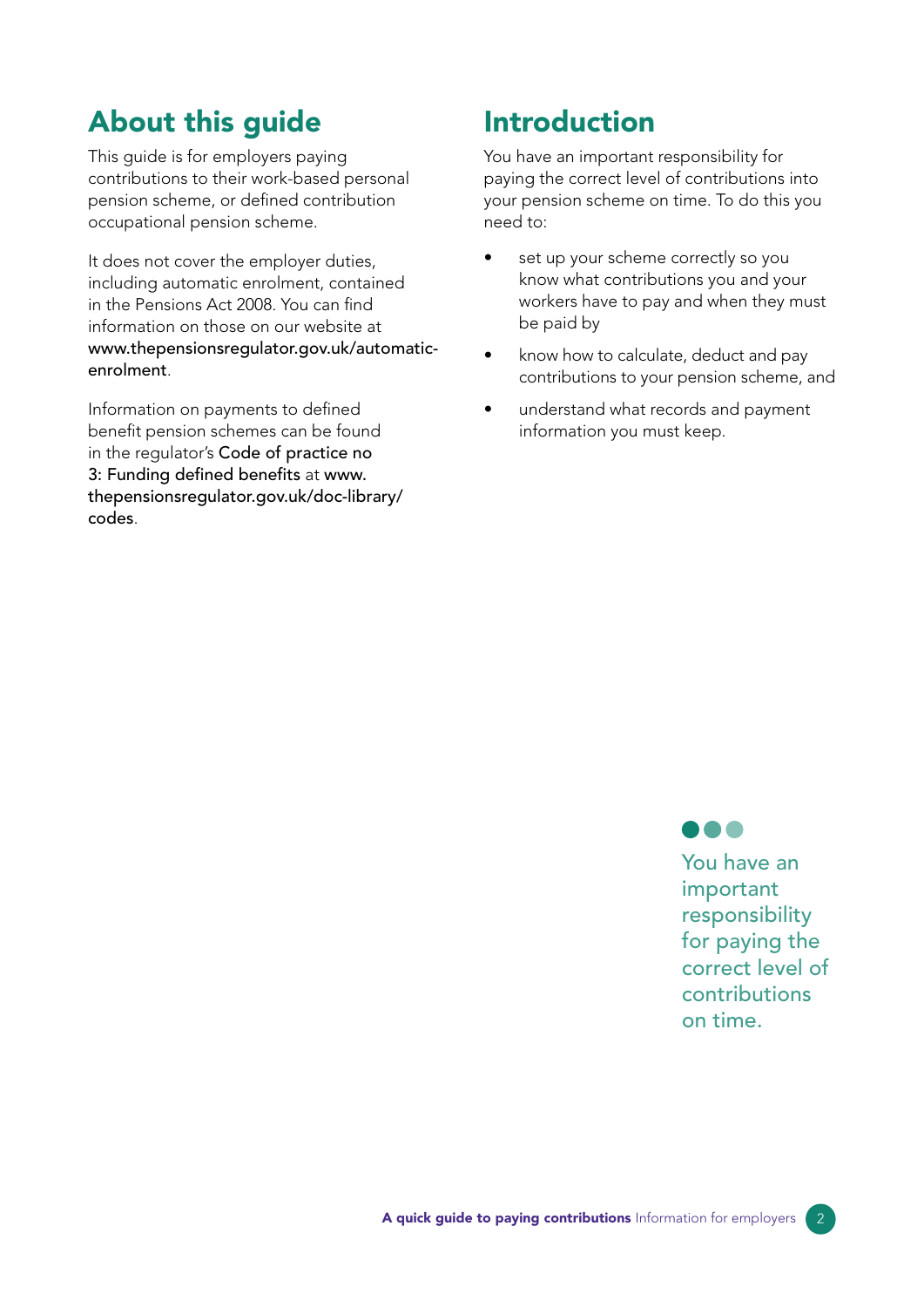#### 1. Setting up the scheme – what has to be paid and by when

When you set up your scheme you will have agreed with the pension scheme provider or scheme trustees:

- how much you will pay to your scheme on behalf of your worker
- how much you will deduct from your worker's pay as pension contributions, and
- the dates by which you must pay contributions to your scheme (the 'due dates').

This information will be contained in the policy documentation or rules of the scheme and will be confirmed in payment or contribution schedules provided by or agreed with your scheme provider or trustees. Contributions are usually expressed as either a fixed sum or as a percentage of earnings. If contributions are expressed as a percentage of earnings, your provider/trustees may need you to confrm salaries with them from time to time and you will need to be able to readily provide this information.

If the contributions are going to be expressed as a percentage of pay, you need to decide what elements of a worker's pay are pensionable, ie are used to calculate pension contributions. As an example you may have decided that only a worker's basic pay is pensionable and that no pension contributions are deducted from bonus or overtime payments. You should let the scheme know what you decide.

If you are deducting contributions from your worker's pay you must pay these to your scheme no later than the 22nd day (19th day for cheque payment) of the month following the month in which you deducted them<sup>1</sup>. Of course you may have arranged an earlier date with your scheme provider or trustees. You may pay your own contributions to the scheme on any date you have agreed with the scheme provider or trustees, but in practice it makes it easier if you pay them on the same date as your worker contributions.

It is vital that you understand what has to be paid and by when in order that you can pay the correct level of contributions to your scheme on time. You should contact your scheme provider or trustees if you are unsure.

1

This is a statutory deadline. There are special rules for the frst deduction of contributions on automatic enrolment under the Pensions Act 2008.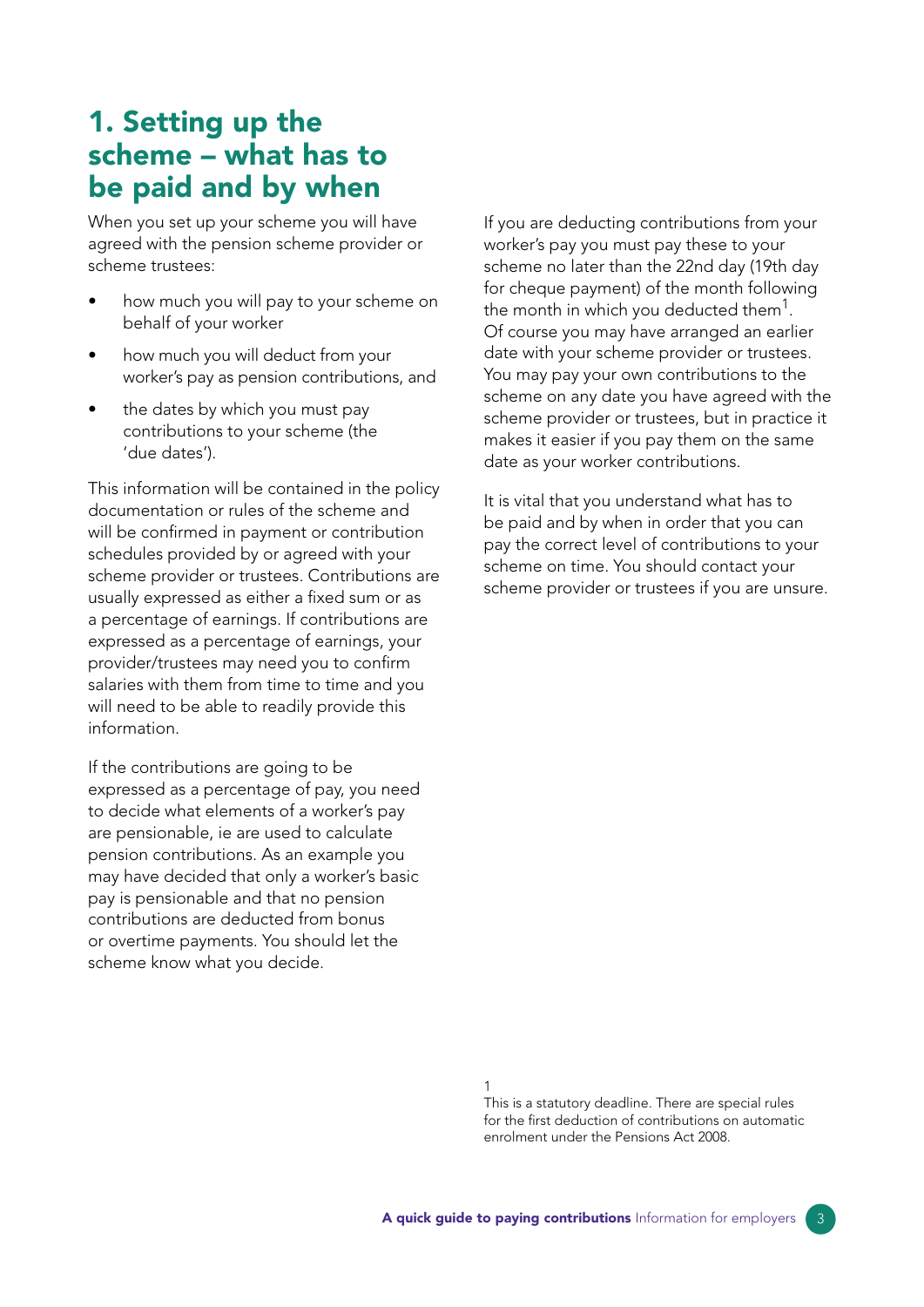# 2. Calculating, deducting and paying contributions

When you understand how much has to be paid to the scheme, you will need to calculate the correct level of contributions. Sometimes this will be a fxed amount each time but the contribution may be based on a percentage of earnings. If your system is automated, your payroll system or provider will need to be able to carry out the contribution calculation for you and deduct the correct amount from your worker's pay. Check your payroll software or speak to your payroll provider if you are unsure. Remember that you will need to be able to tell payroll what rate of contribution is due and also what earnings to use for the calculation of contributions.

You must pay contributions to your scheme by the due dates set out in the documentation provided by the scheme provider or trustees. Electronic payment is recommended as it helps reduce the risk of error and delay but your scheme will advise on its preferred method of payment.

Your scheme provider or trustees will monitor that you pay the correct contribution to them on time and may report you to the regulator if you do not. They will also tell the members of the scheme that you have not paid on time or in full.

The regulator may fine you if you do not pay the correct contributions on time. We may apply a fixed penalty of £400 and if you still do not pay we can apply an escalating penalty which accrues daily.

In the case of fraudulent evasion of the duty to pay across to the scheme contributions which have been deducted from earnings, a person is guilty of an offence and may be fined or subject to a custodial sentence.

#### **...**

We may fine you if you do not pay the correct contributions on time.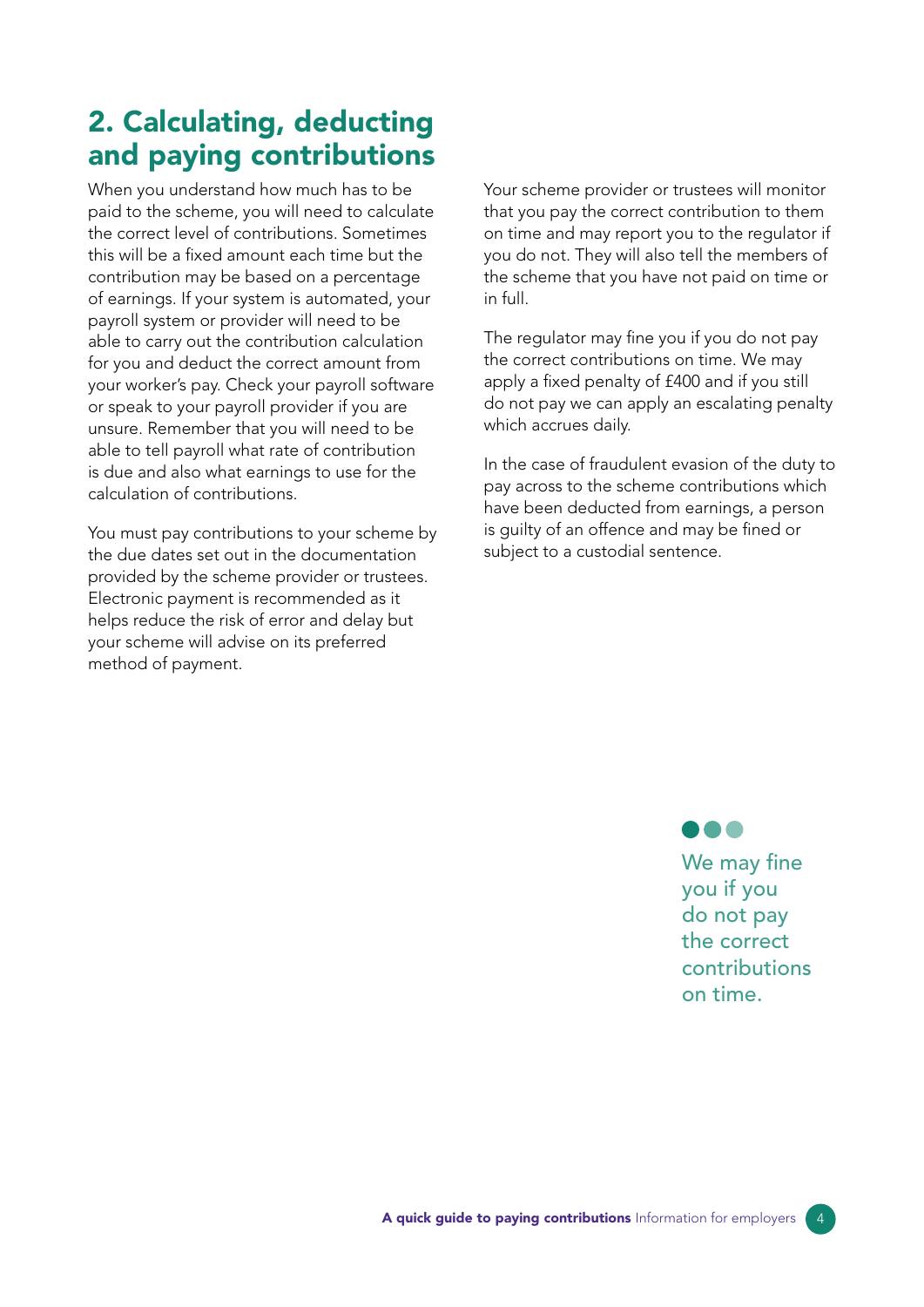### 3. Keeping payment information and records

You must keep records and paperwork regarding the payment of contributions to your scheme. This will help you ensure that the correct contributions are paid and it will provide evidence that the payment has been made should a dispute arise. In most cases you must keep information for six years, including:

- the gross earnings of your workers, and
- the contributions due to be paid by you and your workers and, if different, the amounts you and your worker actually paid to the scheme.

It is important that you keep information on pay contributions and membership up-to-date and inform your scheme provider or trustees of any changes. This should include any changes to an individual member's earnings or contribution entitlement, or if you have members leaving and joining the scheme. Incorrect or out of date information is the major cause of payment failure and disputes between the employer and scheme provider or trustees.

This information is often referred to as 'payment information'. It is the information that trustees or a provider need to meet their duties, such as their duty to monitor contributions and report material payment failures to the regulator. You should provide payment information to your scheme provider or trustees as part of the normal day-to-day administration arrangements between you and the scheme. You should agree a process for this when you set up the scheme. This may include giving updated earnings information at the same time as you pay contributions across to the scheme.

Your scheme provider or trustees will use this information to monitor the contributions you pay to the scheme and may request additional payment information from you. You must provide this information to the scheme within a 'reasonable period'. The regulator considers this to be seven working days of the request. If you do not provide this information within this reasonable period you may be subject to a fine.

> It is important that you keep records upto-date.